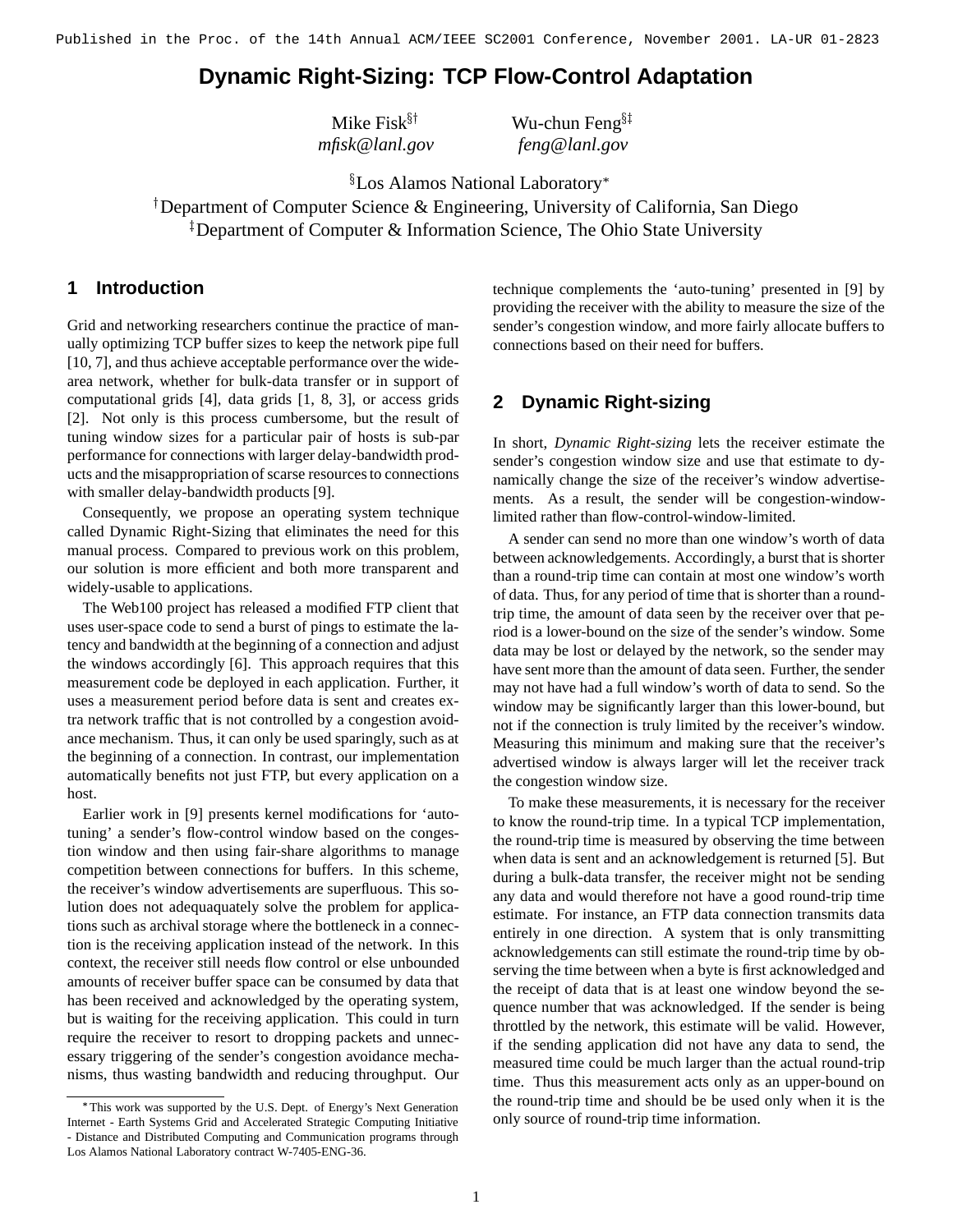

#### **2.1 Impact of Timer Imprecision**

Like many systems, the system timer in Linux is limited to a precision of 10ms. In this section we explore the impact of using this efficient, but imprecise measure of time.

Assume the salient scenario where a sender is always sending as fast as possible, but that the network may delay packets arbitrarily. However, we are concerned with the case were the sender is limited by the window-size, so that network delays are small enough that no timeouts occur. Further assume that the window-size is not fluctuating during a measurement. Then the receiver can determine that the window size limiting the sender is bounded as follows:

$$
\frac{d}{n_{max}} \le w \le \frac{d}{n_{min}} \tag{1}
$$

Where  $d$  bytes of data have been received over some number of round-trip times between  $n_{min}$  and  $n_{max}$ .

Any measurement period consists of some number of whole round-trip times plus fractional round-trip times preceding and following the complete round-trips. The possible number of round-trip periods observed is a whole number bounded as follows:

$$
\left\lceil \frac{t}{rtt} \right\rceil \le n < \left\lfloor \frac{t}{rtt} \right\rfloor + 2 \tag{2}
$$

Due to similar fence-post problems, a measurement of duration equal to one round-trip time may actually be up to 20ms longer than the round-trip time. Combining these facts with bounds 1 and 2 yields:

and the contract of the contract of the contract of the contract of the contract of the contract of the contract of the contract of the contract of the contract of the contract of the contract of the contract of the contra

$$
\frac{d}{\left\lfloor \frac{20\,\text{ms}}{rtt} \right\rfloor + 3} \le w \le d \tag{3}
$$

Thus, in no case will the actual window be larger than the measured amount of data received during the period. However, the amount of data received during the period may be three times the actual window size when measurements are made across wide-area networks with  $rtt > 20$ ms. Further, local networks with small round-trip delays may be grossly overestimated.

We therefore conclude that measurements made with coarse timers will not cause dynamic right-sizing to underestimate the window size or negatively impact throughput. However, to make more accurate decisions for memory sharing under pressure, it is advantageous to use precise timers. Many CPU architectures now feature hardware time counters that can be used to efficiently obtain a precise timestamp. In future versions of our implementation, we will pursue the use of these counters. However, our use of these counters will also require that the standard TCP round-trip time estimation be done with equivalent precision.

## **3 Experimental Performance**

In Figure 1, 50 transfers were made between Linux 2.2 systems modified to perform Dynamic Right-Sizing and connected by a network with an emulated round-trip delay of 100ms. The first 25 transfers used the default window sizes of 64 kilobytes for both the sender and receiver. The second 25 transfers, shown in dotted lines, used the dynamically sized windows described above.

In Figures 2 and 3, we examine the window sizes during two of the above transfers. The amount of sent, but unacknowledged data in the sender's buffer is known as the flightsize. The flightsize is in turn bounded by the window advertised by the receiver. Figure 2 shows that in the traditional, static case without dynamic right-sizing, the congestion window, and consequently flightsize quickly grow equal to the size of the window advertisements. For most of the duration of the connection, it is limited by the receiver's low window advertisement of 32KB.

In contrast, during the dynamic right-sizing case shown in Figure 3, the receiver is able, during most of the connection, to advertise a window size that is roughly twice the largest flightsize seen to date. As a result, the flightsize is only constrained by the congestion window and the delay-bandwidth product. Slow start continues for much longer and stops only when there is packet loss. At this point the congestion window stabilizes on a flightsize that is 7 times higher than the constrained flightsize of the static case. This 7-fold increase in the average flightsize is the source of the same, 7-fold increase in throughput demonstrated in Figure 1.

### **References**

[1] Ann Chervenak, Ian Foster, Carl Kesselman, Charles Salisbury, and Steven Tuecke, "The data grid: Towards an